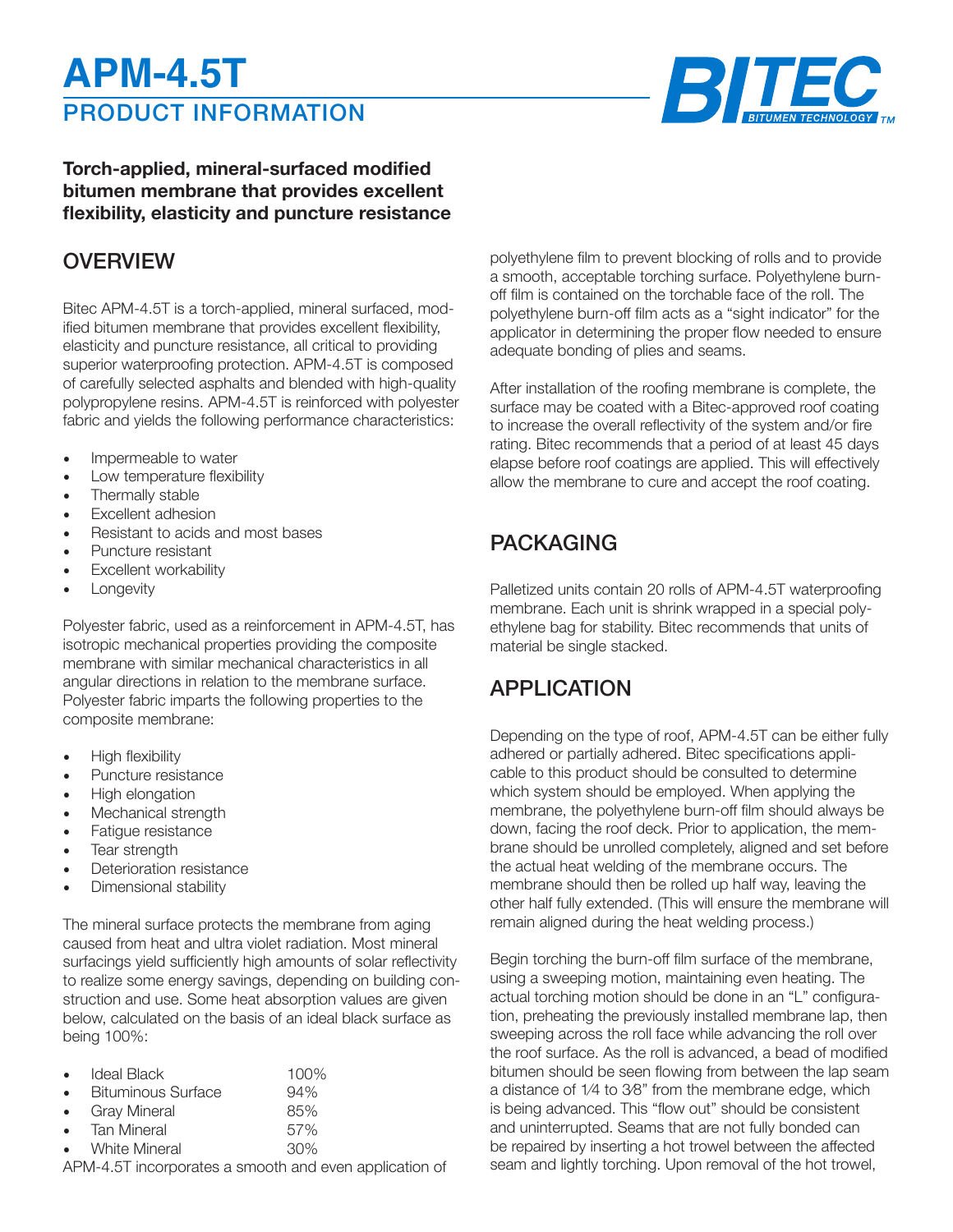# PRODUCT INFORMATION **APM-4.5T**



pressure should be applied to the top ply, forcing the modified bitumen to flow out the desired distance.

All side and end laps should be a minimum of 4 inches and 6 inches respectively. Bitec APP membranes may not be installed in hot roofing asphalt, cold process adhesives or by mechanical attachment.

Bitec APP membranes are not recommended for use over coal tar or pitch roofs unless the existing deck is separated from the Bitec membrane by a min. 1⁄2" thick, mechanically attached recovery board. Bitec does not allow the use of plastic roofer's cement with any of its membranes.

As with any roofing project, good roofing practices should always be followed. Consult the Bitec specification and details book for information governing certain systems.

# TOOLS REQUIRED

Tools required to apply Bitec APM-4.5T waterproofing membrane include: a propane torch having a UL certified regulator, propane bottle, spatula or round nose roofer's trowel, a roofer's knife, pair of work gloves, flat soled shoes and an ABC dry chemical fire extinguisher.

Before using this product, be certain that all information concerning the installation of this product and safety guidelines pertaining thereto have been read and fully understood. The application of modified membranes requires the use of explosive gas and molten asphalts, which if mishandled can and will cause personal injury and/or property.

# **SAFETY**

#### **Contractor**

It is the contractor's responsibility to observe all fire prevention policies and practices, to train, instruct and warn employees on the use of torching equipment. Follow OSHA and NRCA provisions for fire protection, including but not limited to those listed in OSHA 1962., 150., 151., 153., 1191-110, which apply to torch application. The contractor should be familiar with NFPA 58 "Standard for the Storage and Handling of Liquefied Petroleum Gas" and any other appropriate publications of the National LP Gas Association.

#### **Fire Department Regulations**

The contractor should be familiar with all local fire codes in his area. The contractor is responsible for obtaining all necessary permits or certificates before any work is started.

#### **Personnel**

Proper clothing should be worn at all times while installing any modified membrane. Long sleeve shirt, long pants, leather or durable flat-soled shoes and work gloves. Workmen, other than the torch operator, should be no closer than 3' from open flame.

**NOTE:** The roofing contractor and his employees are the key to success regarding safety. Safety should always be first!